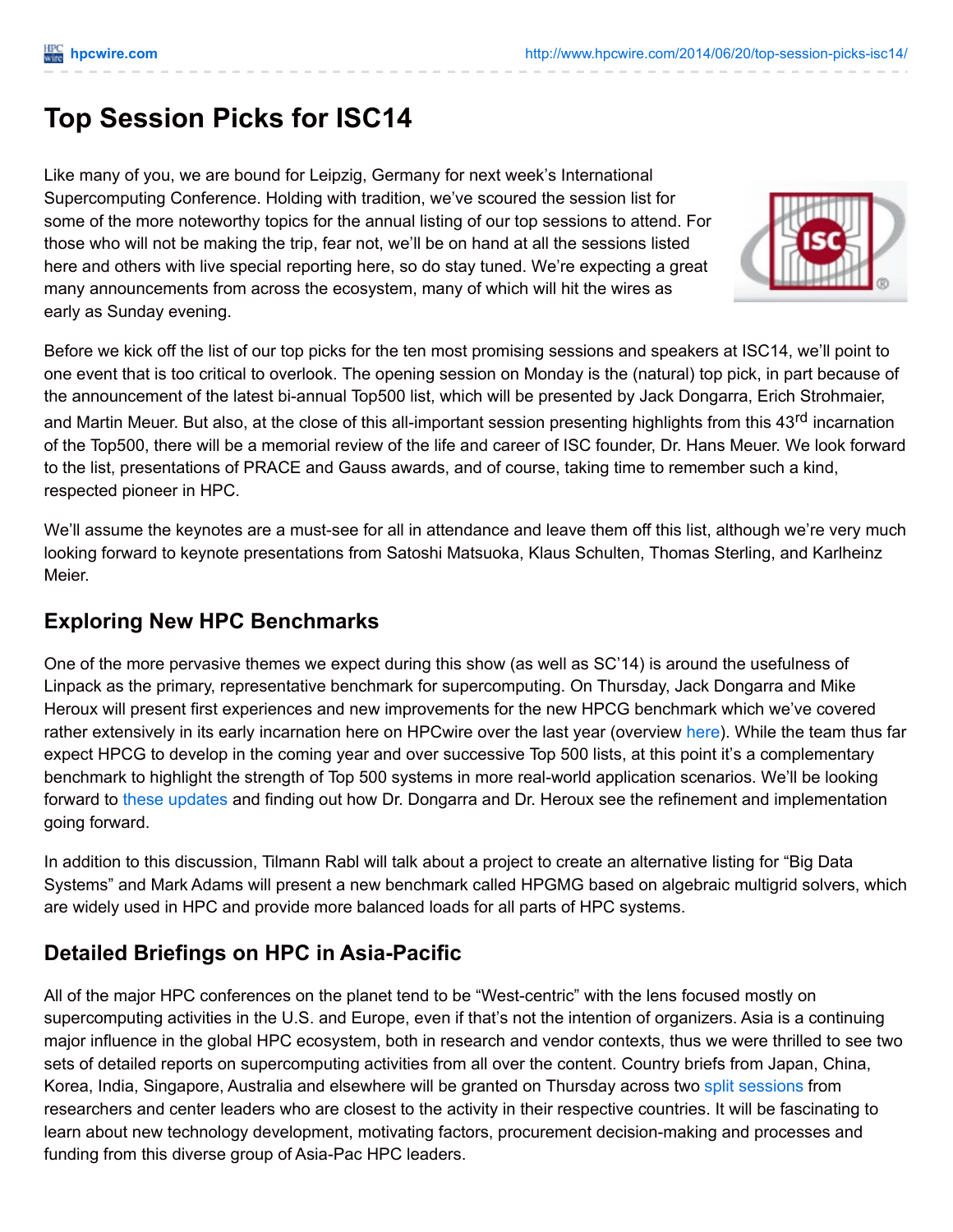In addition to offering reports on various national and regional HPC activities, center leaders will report on various projects that highlight the role HPC plays in the local economy, research infrastructure, and ultimately, quality of life. While it's late in the conference, this leads us into another session that makes Thursday an important day...

## **HPC in Real-World Context: Key Examples from Research and Industry**

Lawrence Berkeley National Lab's John Shalf will be chairing a session on "Real Life HPC" that will bring back into focus the purpose of the entire supercomputing ecosystem—harnessing large-scale computing to tackle complex, critical problems.

In this series of short presentations, Shane Corder of Children's Mercy Hospital of Kansas City, Missouri will talk about using HPC systems to decode the sequence of each infant's genome to look rapidly for genetic markers of disease to save the lives of premature babies in the Neonatal Intensive Care Unit (NICU) of Children's Mercy Hospital. In his work at the Center for Pediatric Genomic Medicine, they are using HPC to push the turn around time for this application from several months to just 24 hours.

Oliver Fuhrer of the Climatology Meteo Swiss in Zurich will discuss the societal impacts and economic benefits of weather information for the next hours, days, weeks, seasons and even years have been rapidly increasing over the past decade. His talk will cover the transformation of the COSMO model to run on hybrid computing systems to increase the speed and accuracy of these models.

Mauricio Araya of Shell Oil will talk about the use of HPC exploring the depths of the earth computationally to find new energy reserves to ensure our energy future. Seismic inversion poses a very different challenge when implemented efficiently on massively parallel computers from seismic processing because its statistical, non deterministic, formulation, and the HPC optimization strategies of both will be described in some detail.

With all the vendor, Top500, and other industry-related activity, it's sometimes easy to forget what this ecosystem is capable of providing. Sounds like an excellent way to round out the show—and offers some "in the trenches" perspective on what HPC means, needs, and might develop into in years ahead.

### **Real-World Enterprise HPC**

Complementing the above series of talks will be another multi-presenter format session on how HPC is [critical](http://www.isc-events.com/isc14_ap/sessiondetails.htm?t=session&o=90&a=select&ra=byday) to a number of industries, including oil and gas, life sciences, animation, design and other areas. As the organizers describe, "ENI and Airbus will illustrate the position of scientific and large scale computing in the value chain, giving an outlook on how new Petaflop capacities are used efficiently in production environments. Janssen will present the challenges of combining massively parallel sequencing, high content imaging, and quantitative systems pharmacology; and how the collaboration established with Intel and the five universities in Flanders, around the ExaScience Life Lab, will focus on creating innovative approaches."

The session will be complemented by two solution providers sharing some of their most recent innovative developments. Fujitsu will demonstrate the potential of dynamic, real time visualization for decision making in the car industry, based on VRED and how to use in offline high quality imagery productions. Finally, IBM will present work being done at the cross road between the integration of genomics and translational platforms to efficiently support knowledge discovery by speeding up the process of analytics for genomics data.

### **Future Supercomputing Technologies**

Three speakers will highlight emerging concepts and technologies in HPC in this [Tuesday](http://www.isc-events.com/isc14_ap/sessiondetails.htm?t=session&o=42&a=select&ra=byday) session, beginning with Alex Ramirez from the Barcelona Supercomputer Center, who will discuss the future of system on chip architectures for supercomputing systems. As he describes, "enabling multiple SoC providers enables competition, and competition is good for the customer: faster product evolution, more innovation, better features at lower prices," noting that "the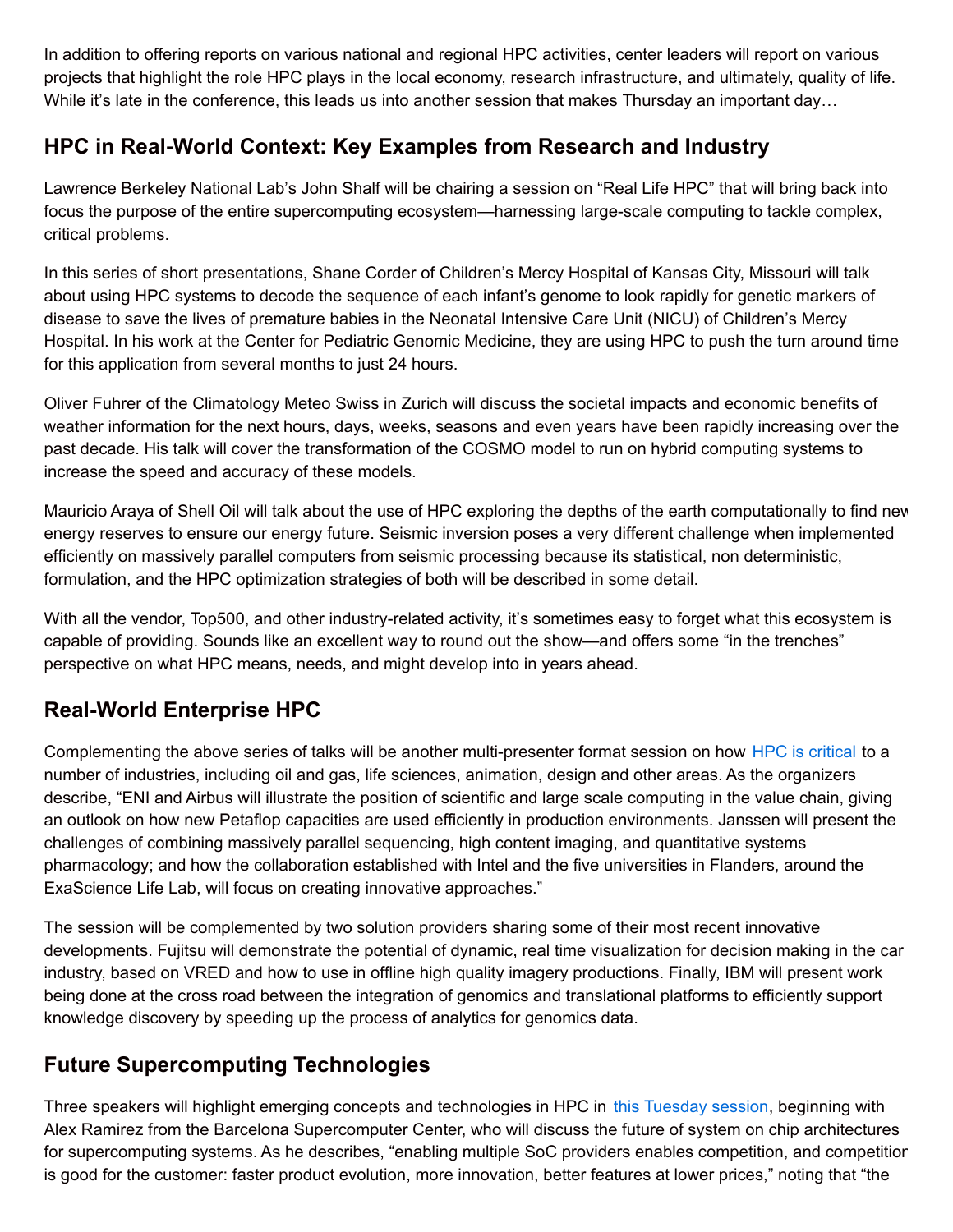convergence of embedded computing and HPC is already here."

In addition, Burkhard Steinmacher-Burow will outline a vision for data-centric systems. A central motivator for DCS is to ensure the attributes of the architecture and implementation lead to commercially viable exascale systems. "This means that investments in programming models, languages and software development will be preserved for the future and that new optimized code will be positioned to take advantage of Exascale features," he notes. The session will detail the hardware, software and programming models of such systems.

Finally, Dr. Robert Wisniewski of Intel will describe the next generation of HPC software trends leading into exascale and beyond. As he notes of his talk, the goal will be to "identify some of the challenges facing the HPC community from a software perspective including the realities of the application ecosystem that has been built up and suggest a plausible path forward that is not solely evolutionary or solely revolutionary, but a combination." Examples will be presented to demonstrate how such a path might be achieved.

### **Bring Your Toughest Questions: The Vendor Showdown**

Split between two separate sessions on Monday, Addison Snell of Intersect360 Research, with co-chair Rupak Biswas from NASAAmes will kick things off with a stellar lineup of vendor folks that many in the HPC community know well, including Molly Rector of DDN, Charles Wuischpard of Intel, Barry Bolding from Cray, Gilad Shainer of Mellanox, Supermicro's Don Clegg and several others. For those who've been attending the Hot Seat panels each year, these showdowns offer something a bit different as they'll be focused on interaction with the audience as the vendors defend against tough observer and moderator questions. Bring your best meat to the grill, in other words.

The second Vendor Showdown panel will be moderated by Frank Behrendt, who with his 451 Research co-chair, will put hard queries to a panel featuring more companies we follow, including T-Platforms, Samsung, Bull, RSC, NEC, D-Wave and others. This is going to be a lot of fun—and you'll definitely find HPCwire with a front row seat to the action.

### **For the Futurists: Quantum Computing Exploration**

Wednesday will offer a rich set of actual end user stories from the quantum computing trenches as Rupak Biswas from NASAAmes presents on his center's use of one of the first commercial quantum computing machines from D-Wave. Adding to these experiences, Hartmut Neven from Google will share benchmark results for the D-Wave Two Quantum Annealer and Frederico Spedalieri from USC will describe USC's progress with the machines in terms of testing for true "quantumness" and what the future of quantum computing applications might look like. This will be an [exciting](http://www.isc-events.com/isc14_ap/sessiondetails.htm?t=session&o=46&a=select&ra=byday) hour and a half, even if it moves away from practical HPC and into the realm of machines that so few will have a chance to experiment with.

### **ISC Think Tank Panel: Who Controls the Future of Supercomputing**

On Wednesday afternoon, moderator Andrew Jones of NAG will [present](http://www.isc-events.com/isc14_ap/sessiondetails.htm?t=session&o=53&a=select&ra=byday) a series of questions around a range of topics relevant to where supercomputing as both practice and an industry are heading in the coming years. From whether or not exascale will drive the future of HPC technology development or if it's a matter of commercial users driving the new breed of requirements to how the community should (or could) react to other subtle forces, including policy, politics, funding and more, the panel will offer a well-rounded, diverse set of views. On the Think Tank stage will be NCSA's Bill Kramer, Isabella Weger from ECMWF, Simon McIntosh-Smith of Bristol University, and SGI's Eng Lim Goh. As many of you know, Andrew Jones likes to push to the heart of matters, so we're looking forward to this intelligent discussion.

With that, we'll say that it never feels fair picking only a small selection. The truth is, the hardest part about ISC and SC alike is navigating a schedule that has too many things of interest happening at once. Feel free to stop by the